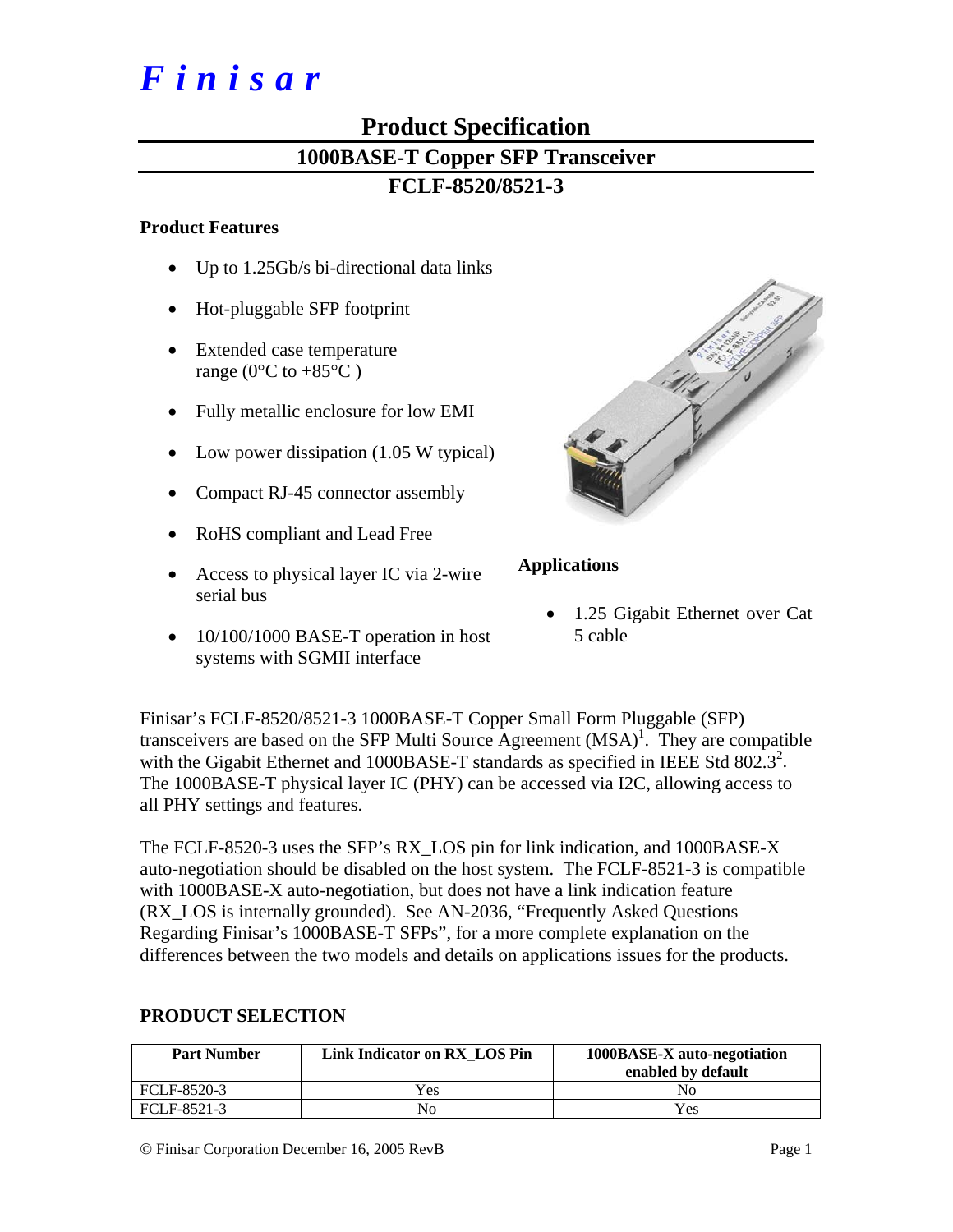| Pin            | <b>Symbol</b>               | <b>Name/Description</b>                           | <b>Note</b> |
|----------------|-----------------------------|---------------------------------------------------|-------------|
|                | $\rm V_{EET}$               | Transmitter ground (common with receiver ground)  |             |
| $\overline{2}$ | $T_{FAULT}$                 | Transmitter Fault. Not supported                  |             |
| 3              | $T_{DIS}$                   | Transmitter Disable. PHY disabled on high or open | 2           |
| 4              | $MOD_$ DEF $(2)$            | Module Definition 2. Data line for serial ID      | 3           |
| 5              | $MOD_$ <del>DEF</del> $(1)$ | Module Definition 1. Clock line for serial ID     | 3           |
| 6              | $MOD$ $DEF(0)$              | Module Definition 0. Grounded within the module   | 3           |
| 7              | Rate Select                 | No connection required                            |             |
| 8              | LOS                         | Loss of Signal indication.                        | 4           |
| 9              | $\rm V_{EER}$               | Receiver ground (common with transmitter ground)  |             |
| 10             | $\rm V_{EER}$               | Receiver ground (common with transmitter ground)  |             |
| 11             | $\rm V_{EER}$               | Receiver ground (common with transmitter ground)  |             |
| 12             | RD-                         | Receiver Inverted DATA out. AC coupled            |             |
| 13             | $RD+$                       | Receiver Non-inverted DATA out. AC coupled        |             |
| 14             | $\rm V_{EER}$               | Receiver ground (common with transmitter ground)  |             |
| 15             | $V_{CCR}$                   | Receiver power supply                             |             |
| 16             | $\rm V_{CCT}$               | Transmitter power supply                          |             |
| 17             | $\rm V_{EET}$               | Transmitter ground (common with receiver ground)  |             |
| 18             | $TD+$                       | Transmitter Non-Inverted DATA in. AC coupled      |             |
| 19             | TD-                         | Transmitter Inverted DATA in. AC coupled          |             |
| 20             | $\rm V_{EET}$               | Transmitter ground (common with receiver ground)  |             |

#### **I. SFP to Host Connector Pin Out**

Notes: 1. Circuit ground is connected to chassis ground

2. PHY disabled on  $T_{DIS} > 2.0V$  or open, enabled on  $T_{DIS} < 0.8V$ 

3. Should be pulled up with 4.7k – 10k Ohms on host board to a voltage between 2.0 V and 3.6 V.

MOD\_DEF(0) pulls line low to indicate module is plugged in.

4. LVTTL compatible with a maximum voltage of 2.5V. Not supported on FCLF-8521-3.

**Table 1. SFP to host connector pin assignments and descriptions** 



**Figure 1. Diagram of host board connector block pin numbers and names**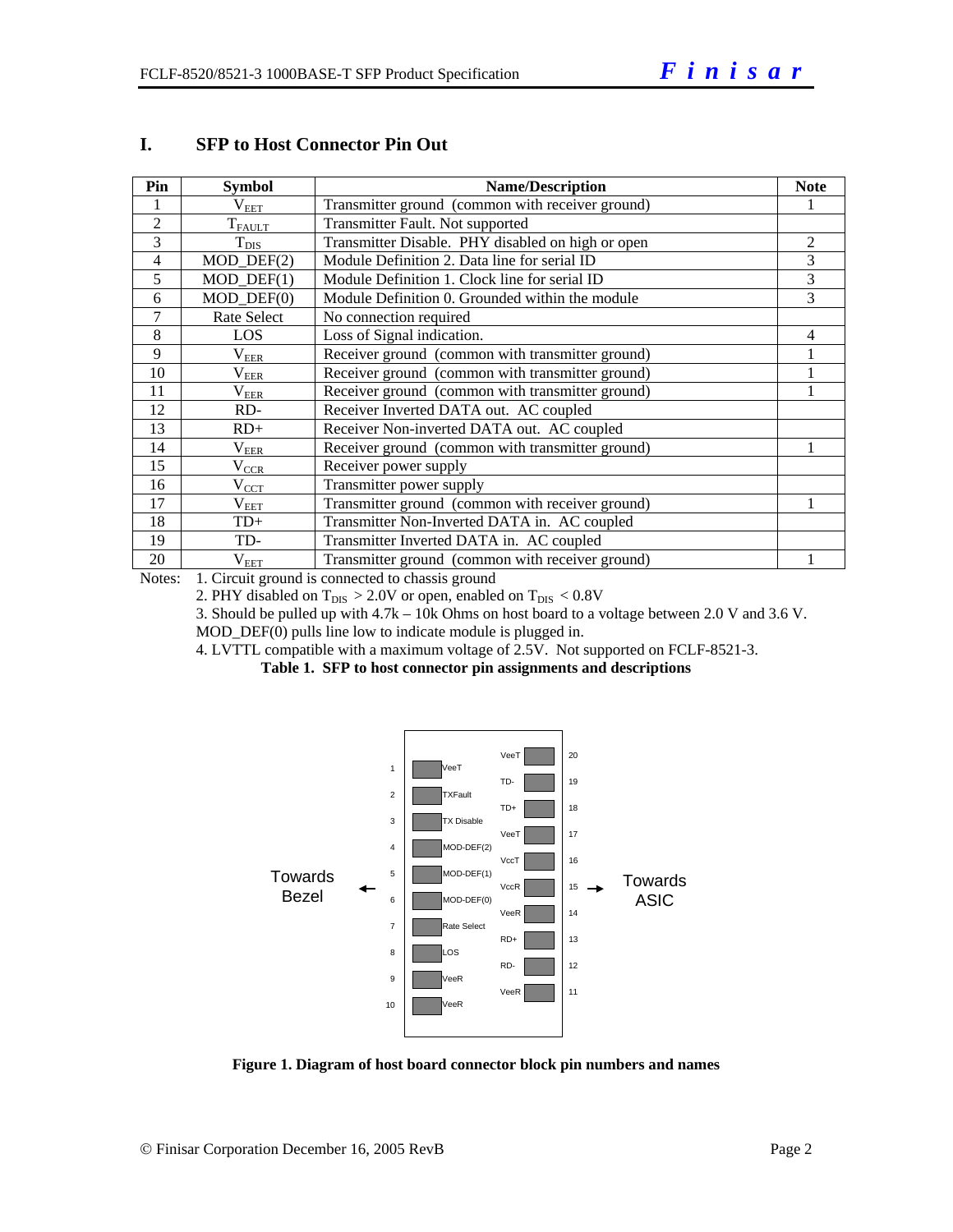# **II. +3.3V Volt Electrical Power Interface**

The FCLF-8520/8521-3 has an input voltage range of 3.3 V  $+/-$  5%. The 4 V maximum voltage is not allowed for continuous operation.

| +3.3 Volt Electrical Power<br><b>Interface</b> |                      |      |            |            |              |                                                                                            |  |
|------------------------------------------------|----------------------|------|------------|------------|--------------|--------------------------------------------------------------------------------------------|--|
| <b>Parameter</b>                               | <b>Symbol</b>        | Min  | <b>Typ</b> | <b>Max</b> | <b>Units</b> | <b>Notes/Conditions</b>                                                                    |  |
| <b>Supply Current</b>                          | $\mathbf{I}_{\rm S}$ |      | 320        | 375        | mA           | 1.2W max power over<br>full range of voltage<br>and temperature.<br>See caution note below |  |
| <b>Input Voltage</b>                           | $\rm V_{cc}$         | 3.13 | 3.3        | 3.47       | V            | Referenced to GND                                                                          |  |
| Maximum Voltage                                | $V_{max}$            |      |            | 4          | V            |                                                                                            |  |
| <b>Surge Current</b>                           | $I_{\text{surface}}$ |      |            | 30         | mA           | Hot plug above steady state<br>current. See caution note<br>below                          |  |

Caution: Power consumption and surge current are higher than the specified values in the SFP MSA **Table 2. +3.3 Volt electrical power interface**

### **III. Low-Speed Signals**

MOD\_DEF(1) (SCL) and MOD\_DEF(2) (SDA), are open drain CMOS signals (see section VII, "Serial Communication Protocol"). Both MOD\_DEF(1) and MOD\_DEF(2) must be pulled up to host\_Vcc.

| Low-Speed Signals,<br><b>Electronic Characteristics</b> |               |                |                                   |              |                                                                                            |  |  |  |  |  |
|---------------------------------------------------------|---------------|----------------|-----------------------------------|--------------|--------------------------------------------------------------------------------------------|--|--|--|--|--|
| <b>Parameter</b>                                        | <b>Symbol</b> | <b>Min</b>     | Max                               | <b>Units</b> | <b>Notes/Conditions</b>                                                                    |  |  |  |  |  |
| <b>SFP Output LOW</b>                                   | $V_{OL}$      | $\Omega$       | 0.5                               | V            | 4.7k to 10k pull-up to host_Vec,<br>measured at host side of connector                     |  |  |  |  |  |
| <b>SFP Output HIGH</b>                                  | $V_{OH}$      |                | host Vcc - $0.5$ host Vcc + $0.3$ | V            | $ 4.7k \text{ to } 10k \text{ pull-up to host_Vcc},$<br>measured at host side of connector |  |  |  |  |  |
| <b>SFP Input LOW</b>                                    | $V_{IL}$      | $\Omega$       | 0.8                               | V            | 4.7k to 10k pull-up to Vcc,<br>measured at SFP side of connector                           |  |  |  |  |  |
| <b>SFP Input HIGH</b>                                   | $\rm V_{IH}$  | $\mathfrak{D}$ | $Vec + 0.3$                       | V            | 4.7k to 10k pull-up to Vcc,<br>measured at SFP side of connector                           |  |  |  |  |  |

**Table 3. Low-speed signals, electronic characteristics**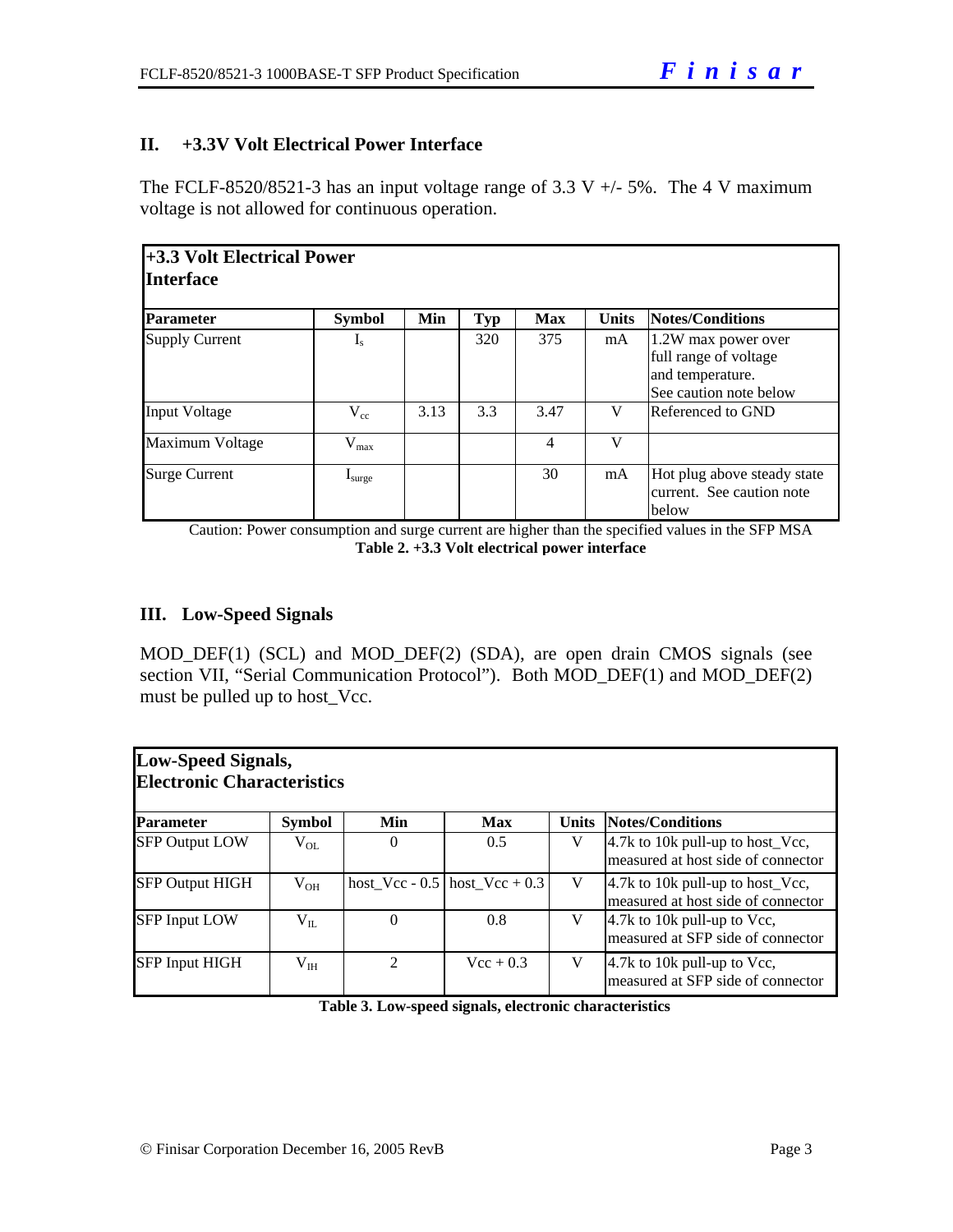# **IV. High-Speed Electrical Interface**

All high-speed signals are AC-coupled internally.

| <b>High-Speed Electrical</b><br>Interface,<br><b>Transmission Line-SFP</b> |                   |     |            |            |              |                                                                 |
|----------------------------------------------------------------------------|-------------------|-----|------------|------------|--------------|-----------------------------------------------------------------|
| <b>Parameter</b>                                                           | <b>Symbol</b>     | Min | <b>Typ</b> | <b>Max</b> | <b>Units</b> | Notes/Conditions                                                |
| Line Frequency                                                             | $f_{L}$           |     | 125        |            | <b>MHz</b>   | 5-level encoding, per<br><b>IEEE 802.3</b>                      |
| <b>Tx Output Impedance</b>                                                 | $Z_{\rm out, TX}$ |     | 100        |            | Ohm          | Differential, for all<br>frequencies between<br>1MHz and 125MHz |
| Rx Input Impedance                                                         | $Z_{in, RX}$      |     | 100        |            | Ohm          | Differential, for all<br>frequencies between<br>1MHz and 125MHz |

**Table 4. High-speed electrical interface, transmission line-SFP** 

| High-Speed Electrical Interface,<br><b>Host-SFP</b> |                           |     |            |            |              |                  |  |  |  |
|-----------------------------------------------------|---------------------------|-----|------------|------------|--------------|------------------|--|--|--|
| Parameter                                           | <b>Symbol</b>             | Min | <b>Typ</b> | <b>Max</b> | <b>Units</b> | Notes/Conditions |  |  |  |
| Single ended data input<br>swing                    | $V_{insing}$              | 250 |            | 1200       | mV           | Single ended     |  |  |  |
| Single ended data output<br>swing                   | $V_{\text{outsing}}$      | 350 |            | 800        | mV           | Single ended     |  |  |  |
| Rise/Fall Time                                      | $T_{\rm r}$ , $T_{\rm f}$ |     | 175        |            | psec         | 20%-80%          |  |  |  |
| Tx Input Impedance                                  | $Z_{\rm in}$              |     | 50         |            | Ohm          | Single ended     |  |  |  |
| Rx Output Impedance                                 | $Z_{\text{out}}$          |     | 50         |            | Ohm          | Single ended     |  |  |  |

**Table 5. High-speed electrical interface, host-SFP**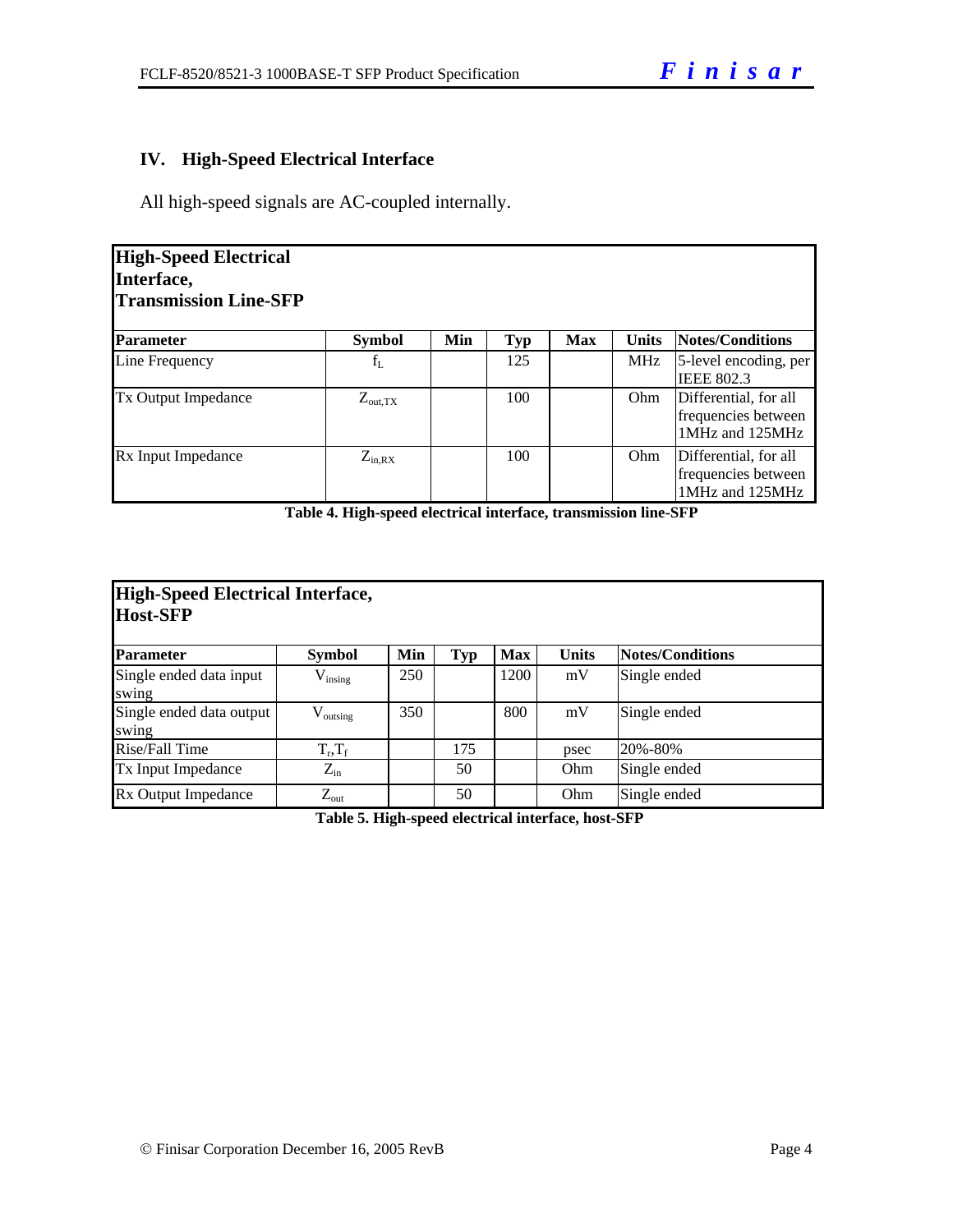### **V. General Specifications**

| <b>General</b>   |               |     |     |            |   |                                       |
|------------------|---------------|-----|-----|------------|---|---------------------------------------|
| <b>Parameter</b> | <b>Symbol</b> | Min | Typ | <b>Max</b> |   | <b>Units Notes/Conditions</b>         |
| Data Rate        | <b>BR</b>     | 10  |     |            |   | $1,000$ Mb/sec IEEE 802.3 compatible. |
|                  |               |     |     |            |   | See Notes 2 through 4 below           |
| Cable Length     |               |     |     | 100        | m | Category 5 UTP. BER $< 10^{-12}$      |

**Table 6. General specifications** 

#### **Notes:**

1. Clock tolerance is +/- 50 ppm

2. By default, the FCLF-8520/8521-3 is a full duplex device in preferred master mode

3. Automatic crossover detection is enabled. External crossover cable is not required 4. 10/100/1000 BASE-T operation requires the host system to have an SGMII interface with no clocks, and the module PHY to be configured per Application Note AN-2036. With a SERDES that does not support SGMII, the module will operate at 1000BASE-T only.

#### **VI. Environmental Specifications**

The FCLF-8520/8521-3 has an extended range from  $0^{\circ}$ C to +85<sup>o</sup>C case temperature as specified in Table 8.

| <b>Environmental</b><br><b>Specifications</b> |                           |       |            |     |                 |                     |
|-----------------------------------------------|---------------------------|-------|------------|-----|-----------------|---------------------|
| <b>Parameter</b>                              | <b>Symbol</b>             | Min   | <b>Typ</b> | Max | Units           | Notes/Conditions    |
| <b>Operating Temperature</b>                  | $\mathbf{1}_{\text{op}}$  |       |            | 85  | $\rm ^{\circ}C$ | Case temperature    |
| <b>Storage Temperature</b>                    | $\mathbf{I}_{\text{sto}}$ | $-40$ |            | 85  | $\rm ^{\circ}C$ | Ambient temperature |

**Table 7. Environmental specifications** 

#### **VII. Serial Communication Protocol**

All Finisar SFPs support the 2-wire serial communication protocol outlined in the SFP  $MSA<sup>1</sup>$ . These SFPs use an Atmel AT24C01A 128 byte  $E<sup>2</sup>$ PROM with an address of A0h. For details on interfacing with the  $E^2$ PROM, see the Atmel data sheet titled "AT24C01A/02/04/08/16 2-Wire Serial CMOS E<sup>2</sup>PROM."<sup>3</sup>

The 1000BASE-T physical layer IC can also be accessed via the 2-wire serial bus at address ACh. For details interfacing with the PHY IC, see Marvell data sheet titled "Alaska Ultra 88E1111 Integrated Gigabit Ethernet Transceiver"<sup>4</sup> (Marvell document number MV-S100649-00).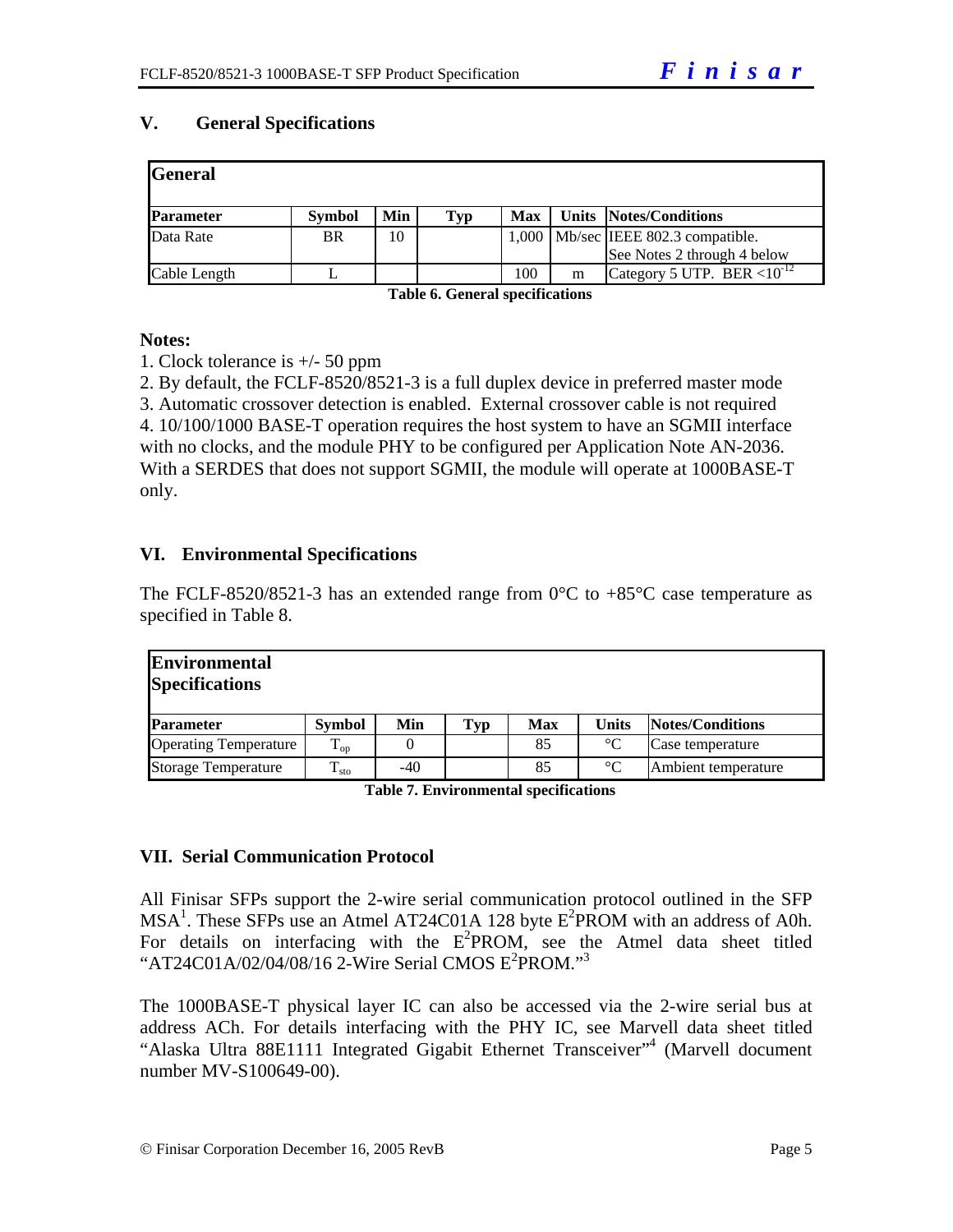| <b>Serial Bus Timing</b><br><b>Requirements</b> |               |     |     |            |    |                        |
|-------------------------------------------------|---------------|-----|-----|------------|----|------------------------|
| <b>Parameter</b>                                | <b>Symbol</b> | Min | Typ | <b>Max</b> |    | Units Notes/Conditions |
| $\overline{I}^2$ C Clock Rate                   |               |     |     | 100,000    | Hz |                        |

| Table 8. Serial bus timing requirements |  |
|-----------------------------------------|--|
|-----------------------------------------|--|

#### **VIII. Mechanical Specifications**

The host-side of the FCLF-8520/8521-3 conforms to the mechanical specifications outlined in the SFP MSA<sup>1</sup>. The front portion of the SFP (part extending beyond the face plate of the host) is larger to accommodate the RJ-45 connector. See Figure 2 below for details.



**Figure 2. FCLF-8520/8521-3 mechanical dimensions**